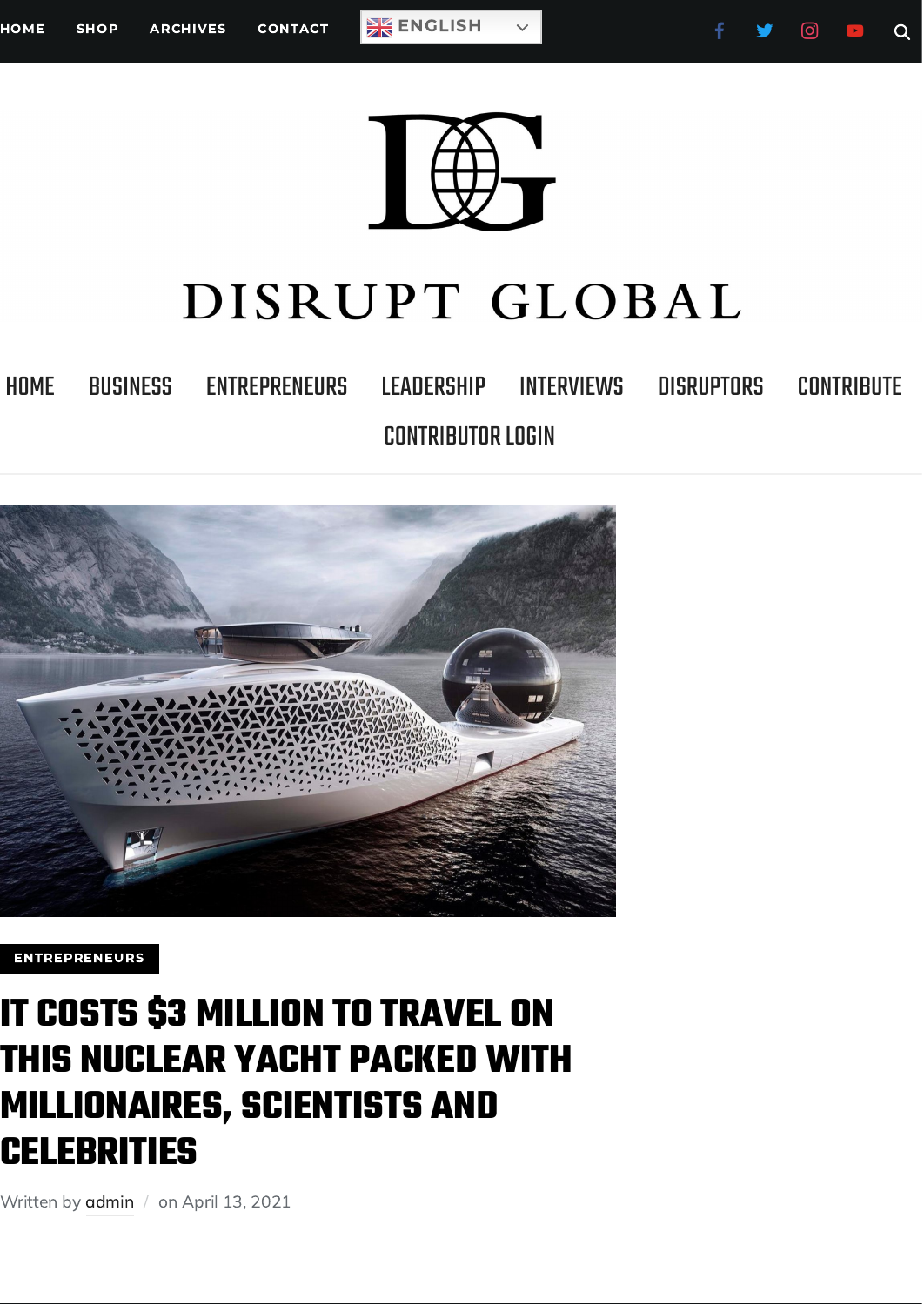### Grow Your Business, Not Your Inbox

Stay informed and join our daily newsletter now!

April 12, 2021

4 min read

This article was translated from our **[Spanish](https://www.entrepreneur.com/article/369216) edition** using AI technologies. Errors may exist due to this process.

During a launch dinner in Singapore, entrepreneur Aaron Olivera presented his project to raise awareness about the *[environment](https://www.entrepreneur.com/topic/medio-ambiente)* . This is the Earth 300 nuclear yacht, which will offer 10-day tours in which scientists and students will rub shoulders with high-level tourists, such as millionaires and celebrities, who will pay about  $\boldsymbol{\zeta}$  3 million per trip .

In addition to the crew, a group of climate scientists and students will be on board, examining the ocean during the tours. All of them will be able to travel at no cost or at a reduced price. The \$ 3 million fee will be charged to wealthier tourists, which will help make the business profitable.

In the presentation, Olivera explained that his intention is to save the environment, inspire young people and promote science.

"We wanted the sphere to inspire whoever looks at it to save the planet. Imagine if we could build an object that stimulates people around the world, " said the enthusiastic businessman, who referred to the ship as "the Eiffel Tower of our generation, " according to **[Bloomberg](https://www.bloomberg.com/news/articles/2021-04-10/atomic-superyacht-to-offer-3-million-eco-tours-with-scientists)**.

#### This is the Earth 300 nuclear superyacht

The superyacht has a modernist style with clean lines, designed by **Ivan Salas** Jefferson, a specialist in this type of ship. It is 300 meters long and 60 meters high, enough to comfortably accommodate 450 people.

The <mark>[Earth](https://earth300.com/) 300</mark> features **20 luxurious suites** , a **cantilevered observation deck** and a 13-story glass "science sphere".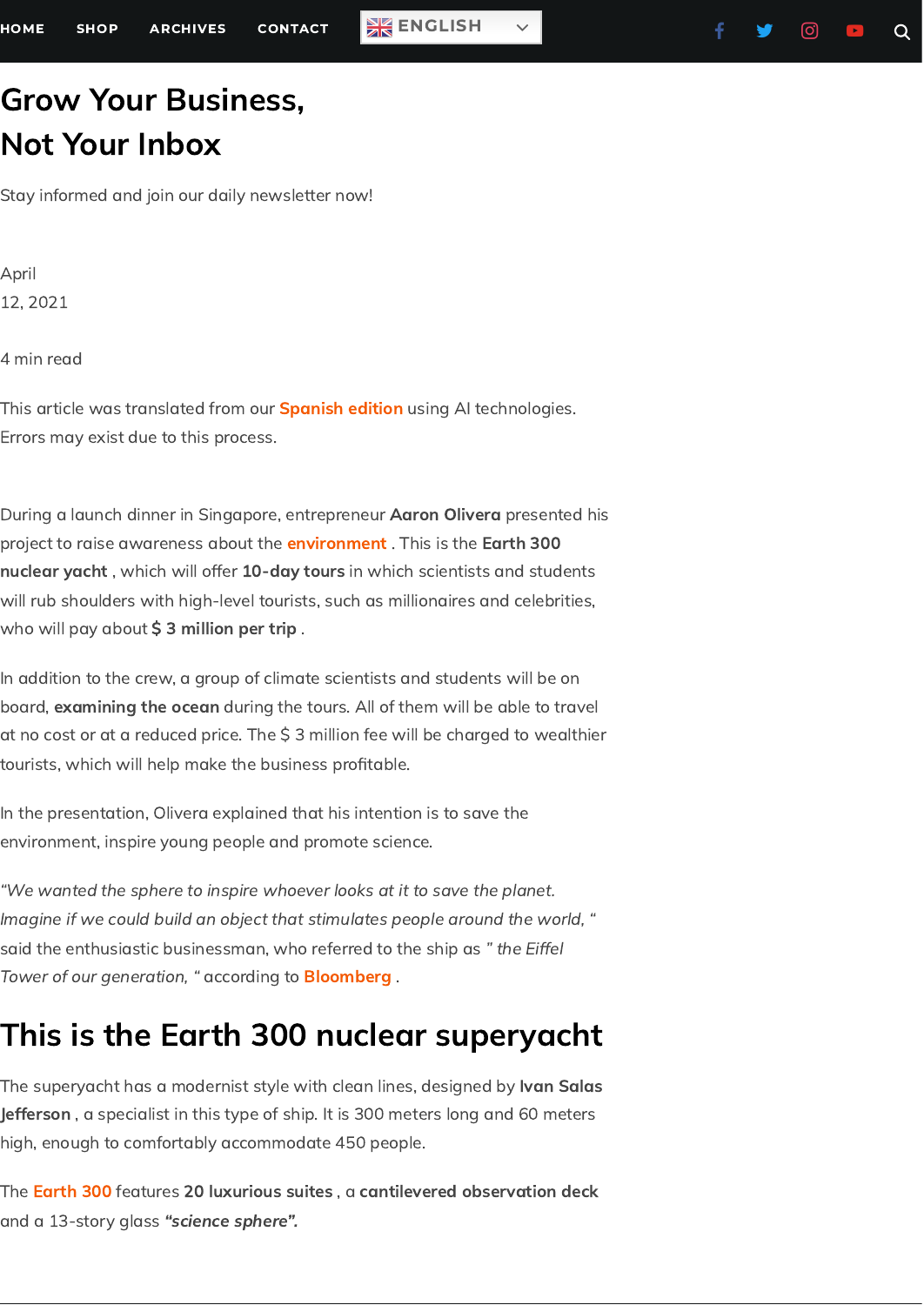

This is what Aaron Oliver's superyacht would look like. Image: Earth 300 via [Facebook](https://www.facebook.com/EARTH300/photos/a.120668136773606/120668113440275/) .

Part of its high cost will be used to install a zero-emission atomic power plant to power the yacht. The **UK-based company Core Power** is developing a molten salt reactor, a technology from the US nuclear company TerraPower, founded by Bill Gates.

### How much will the Earth 300 superyacht cost and when will it set sail?

Although Olivera is very clear about his project, there is still a long way to go to make it come true. It has taken the entrepreneur 6 years and 5 million dollars to have a sufficiently advanced design to start listing the construction of the superyacht, which would be tentatively carried out in shipyards in Europe and South Korea.

The total cost of the Earth 300 is estimated to be between \$ 500 million and \$ 700 million . A part would come from private investors, but the majority would be obtained through traditional financial instruments.

The yacht is scheduled to launch in 2025, but certification of the reactor could take between five and seven years. For this reason, the spacecraft is projected to initially run on synthetic green fuels.